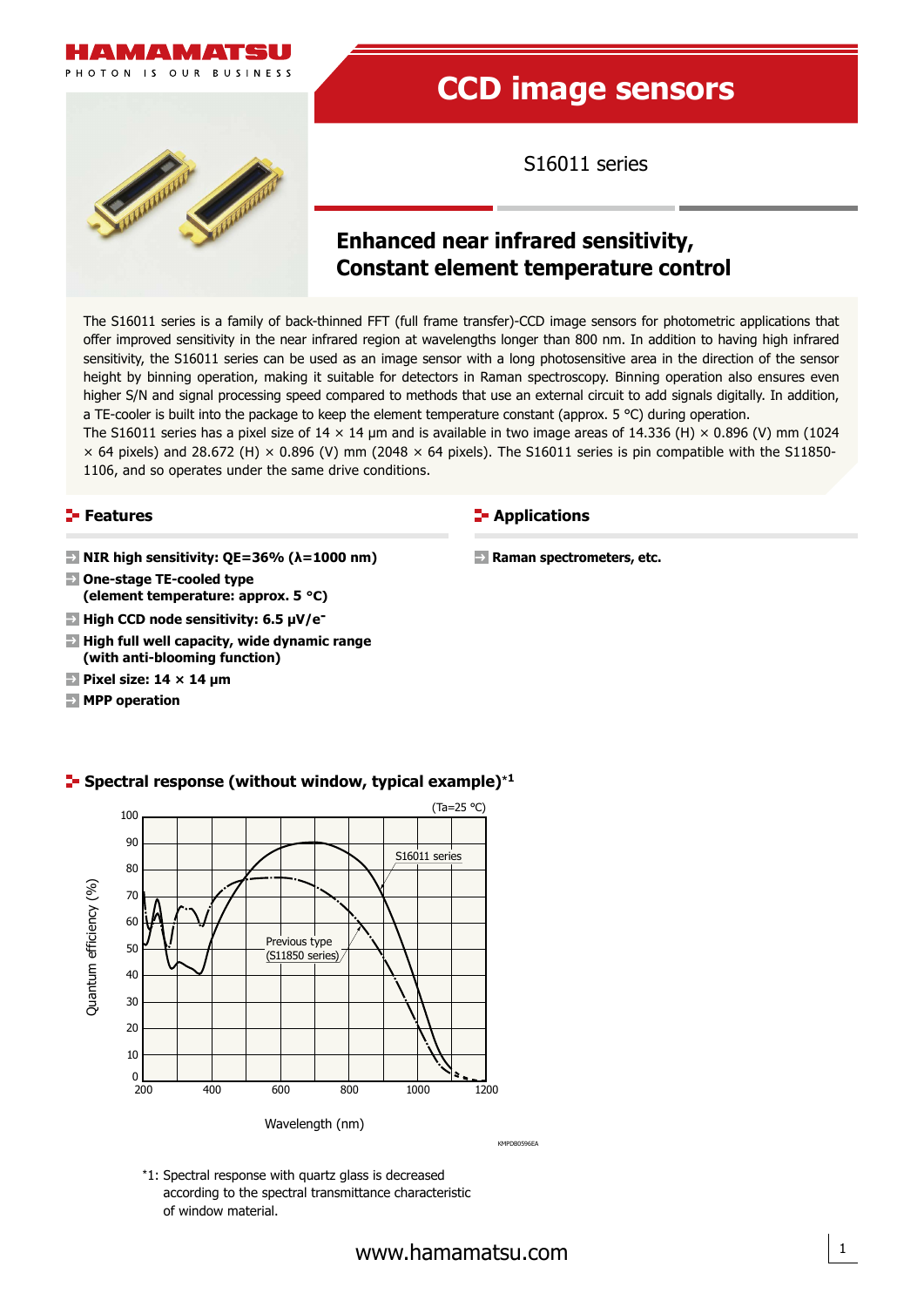#### **Selection guide**

| Type no.    |                  | Total number of pixels Number of effective pixels | Image size<br>$[mm(H) \times mm(V)]$ | Readout speed<br>max.<br>(MHz) | Suitable driver circuit |
|-------------|------------------|---------------------------------------------------|--------------------------------------|--------------------------------|-------------------------|
| S16011-1006 | $1044 \times 70$ | $1024 \times 64$                                  | $14.336 \times 0.896$                |                                | C11860                  |
| S16011-1106 | $2068 \times 70$ | $2048 \times 64$                                  | $28.672 \times 0.896$                | 0.5                            |                         |

#### **Structure**

| Parameter                 | S16011-1006                                       | S16011-1106           | <b>Unit</b> |  |  |  |
|---------------------------|---------------------------------------------------|-----------------------|-------------|--|--|--|
| Image size (H $\times$ V) | $14.336 \times 0.896$                             | $28.672 \times 0.896$ | mm          |  |  |  |
| Pixel size $(H \times V)$ |                                                   | $14 \times 14$        | μm          |  |  |  |
| Number of total pixels    | $1044 \times 70$                                  | $2068 \times 70$      |             |  |  |  |
| Numbe of effective pixels | $1024 \times 64$                                  | $2048 \times 64$      |             |  |  |  |
| Vertical clock phase      | 2-phase                                           |                       |             |  |  |  |
| Horizontal clock phase    | 4-phase                                           |                       |             |  |  |  |
| Output circuit            | One-stage MOSFET source follower                  |                       |             |  |  |  |
| Package                   | 28-pin ceramic DIP (refer to dimensional outline) |                       |             |  |  |  |
| Window                    |                                                   | Quartz glass*2        |             |  |  |  |

\*2: Hermetic sealing

#### **Absolute maximum ratings (Ta=25 °C, unless otherwise noted)**

| Parameter                                              | Symbol                   | Condition                                 | Min.                     | Typ.                     | Max.  | <b>Unit</b> |
|--------------------------------------------------------|--------------------------|-------------------------------------------|--------------------------|--------------------------|-------|-------------|
| Operating temperature*3                                | Topr                     |                                           | -50                      |                          | $+50$ | °C          |
| Storage temperature                                    | <b>Tstg</b>              |                                           | -50                      | -                        | $+70$ | °C          |
| Output transistor drain voltage                        | <b>VOD</b>               |                                           | $-0.5$                   | $\overline{\phantom{0}}$ | $+30$ | v           |
| Reset drain voltage                                    | <b>VRD</b>               |                                           | $-0.5$                   | $\overline{\phantom{a}}$ | $+18$ | $\vee$      |
| Overflow drain voltage                                 | <b>VOFD</b>              |                                           | $-0.5$                   | ٠                        | $+18$ | V           |
| Vertical input source voltage                          | <b>VISV</b>              |                                           | $-0.5$                   | $\overline{\phantom{0}}$ | $+18$ | V           |
| Horizontal input source voltage                        | <b>VISH</b>              |                                           | $-0.5$                   | ۰                        | $+18$ | V           |
| Overflow gate voltage                                  | <b>VOFG</b>              |                                           | $-10$                    | $\overline{\phantom{0}}$ | $+15$ | $\vee$      |
| Vertical input gate voltage                            | VIG1V, VIG2V             |                                           | $-10$                    | ٠                        | $+15$ | V           |
| Horizontal input gate voltage                          | VIG1H, VIG2H             |                                           | $-10$                    | $\overline{\phantom{0}}$ | $+15$ | V           |
| Summing gate voltage                                   | <b>V<sub>SG</sub></b>    |                                           | $-10$                    | $\overline{\phantom{0}}$ | $+15$ | V           |
| Output gate voltage                                    | <b>VOG</b>               |                                           | $-10$                    | -                        | $+15$ | V           |
| Reset gate voltage                                     | <b>VRG</b>               |                                           | $-10$                    | ٠                        | $+15$ | v           |
| Transfer gate voltage                                  | <b>V<sub>TG</sub></b>    |                                           | $-10$                    | -                        | $+15$ | V           |
| Vertical shift register clock voltage                  | VP1V, VP2V               |                                           | $-10$                    | ۰                        | $+15$ | v           |
| Horizontal shift register clock voltage                | VP1H, VP2H<br>VP3H, VP4H |                                           | $-10$                    |                          | $+15$ | v           |
| TE-cooler maximum current* <sup>4</sup> * <sup>5</sup> | Imax                     | Tc* <sup>6</sup> =Th* <sup>7</sup> =25 °C | $\overline{\phantom{a}}$ | 1.8                      |       | A           |
| TE-cooler maximum voltage                              | Vmax                     | Tc* <sup>6</sup> =Th* <sup>7</sup> =25 °C | $\overline{\phantom{a}}$ | 3.5                      |       | $\vee$      |
| Thermistor power dissipation                           | Pd th                    |                                           |                          | ۰                        | 100   | mW          |

\*3: Chip temperature

\*4: If the current greater than this value flows into the thermoelectric cooler, the heat absorption begins to decrease due to the Joule heat. It should be noted that this value is not the damage threshold value. To protect the thermoelectric cooler and maintain stable operation, the supply current should be less than 60% of this maximum current.

\*5: To ensure stable temperature control, ΔT (temperature difference between Th and Tc) should be less than 30 °C. If ΔT exceeds 30 °C, product characteristics may deteriorate. For example, the dark current uniformity may degrade.

\*6: Temperature of the cooling side of thermoelectric cooler

\*7: Temperature of the heat radiating side of thermoelectric cooler

Note: Exceeding the absolute maximum ratings even momentarily may cause a drop in product quality. Always be sure to use the product within the absolute maximum ratings.

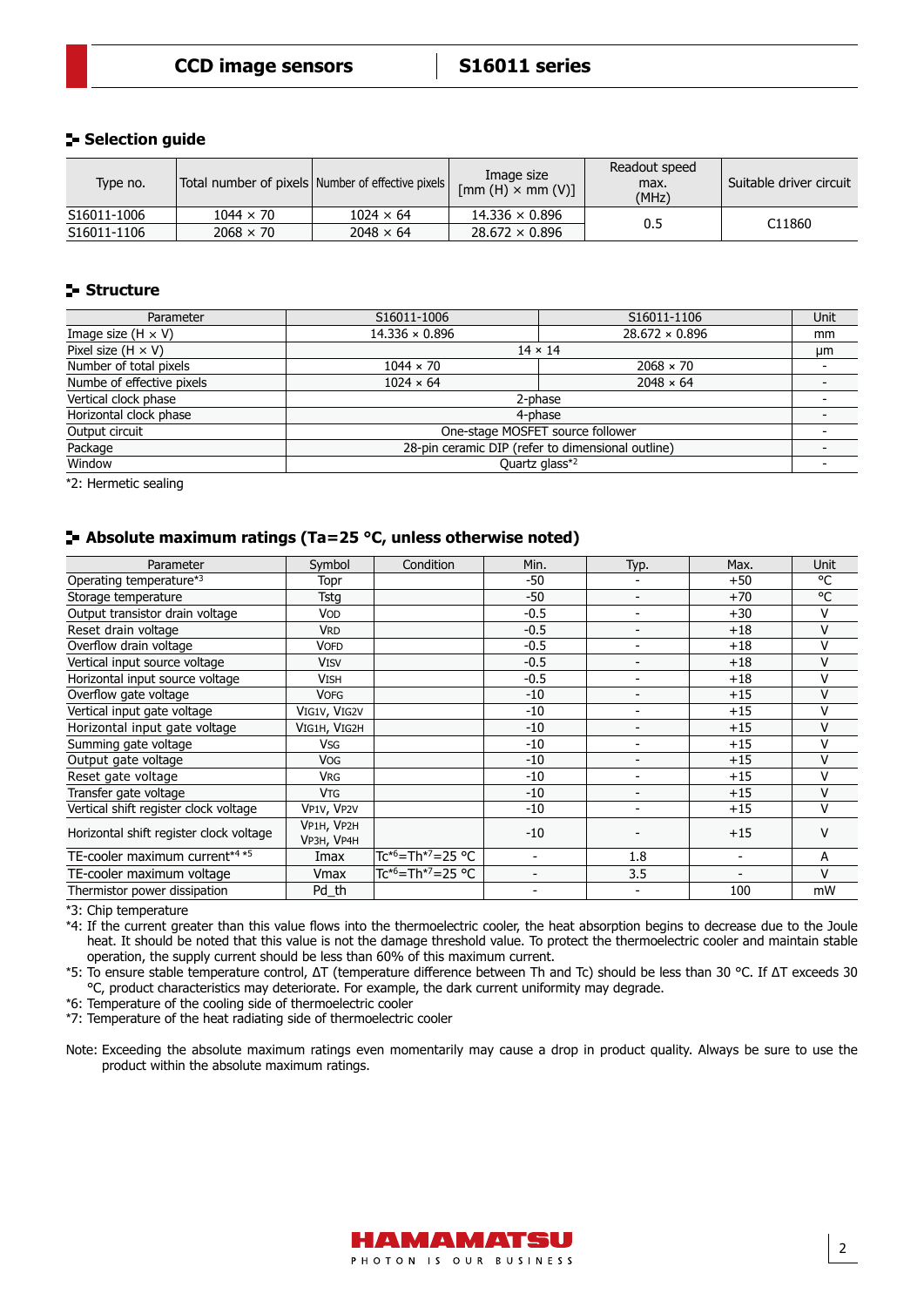#### **Operating conditions (MPP mode, Ta=25 °C)**

|                                         | Parameter             |             | Symbol                        | Min. | Typ.         | Max.                     | Unit      |  |
|-----------------------------------------|-----------------------|-------------|-------------------------------|------|--------------|--------------------------|-----------|--|
| Output transistor drain voltage         |                       |             | <b>VOD</b>                    | 23   | 24           | 25                       | v         |  |
| Reset drain voltage                     |                       |             | <b>VRD</b>                    | 11   | 12           | 13                       | V         |  |
| Overflow drain voltage                  |                       |             | <b>VOFD</b>                   | 11   | 12           | 13                       | V         |  |
|                                         | Input source          |             | VISV, VISH                    | -    | <b>VRD</b>   | -                        | V         |  |
| Test point                              | Vertical input gate   |             | VIG1V, VIG2V                  | -9   | -8           | $\overline{\phantom{a}}$ | v         |  |
|                                         | Horizontal input gate |             | VIG1H, VIG2H                  | -9   | -8           | -                        | v         |  |
| Overflow gate voltage                   |                       |             | <b>VOFG</b>                   | 0    | 12           | 13                       | ٧         |  |
| Summing gate voltage                    |                       | <b>High</b> | <b>VSGH</b>                   | 4    | 6            | 8                        | v         |  |
|                                         |                       | Low         | <b>VSGL</b>                   | -6   | $-5$         | -4                       |           |  |
| Output gate voltage                     |                       |             | <b>VOG</b>                    | 4    | 5            | 6                        | v         |  |
| Reset gate voltage                      |                       | High        | <b>VRGH</b>                   | 4    | 6            | 8                        | v         |  |
|                                         |                       | Low         | <b>VRGL</b>                   | -6   | $-5$         | -4                       |           |  |
|                                         |                       | High        | <b>VTGH</b>                   | 4    | 6            | 8                        | v         |  |
|                                         | Transfer gate voltage |             | <b>VTGL</b>                   | -9   | -8           | $-7$                     |           |  |
| Vertical shift register clock voltage   |                       | High        | VP1VH,<br>VP <sub>2VH</sub>   | 4    | 6            | 8                        | v         |  |
|                                         |                       | Low         | VP1VL, VP2VL                  | -9   | -8           | $-7$                     |           |  |
| Horizontal shift register clock voltage |                       | High        | VP1HH, VP2HH<br> VP3HH, VP4HH | 4    | 6            | 8                        | V         |  |
|                                         |                       | Low         | VP1HL, VP2HL<br>VP3HL, VP4HL  | $-6$ | $-5$         | $-4$                     |           |  |
| Substrate voltage                       |                       |             | <b>VSS</b>                    |      | $\mathbf{0}$ |                          | v         |  |
| External load resistance                |                       |             | <b>RL</b>                     | 90   | 100          | 110                      | $k\Omega$ |  |

## **Electrical characteristics (Ta=25 °C, operating conditions: Typ.)**

| Parameter                             |         | Symbol                | Min.    | Typ.    | Max.                     | <b>Unit</b> |
|---------------------------------------|---------|-----------------------|---------|---------|--------------------------|-------------|
| Signal output frequency*8             |         | fc                    |         | 0.25    | 0.5                      | <b>MHz</b>  |
|                                       | $-1006$ |                       |         | 600     |                          |             |
| Vertical shift register capacitance   | $-1106$ | CP1V, CP2V            |         | 1200    |                          | pF          |
| Horizontal shift register capacitance | $-1006$ | CP1H, CP2H            |         | 80      |                          |             |
|                                       | $-1106$ | СРЗН, СР4Н            |         | 160     |                          | рF          |
| Summing gate capacitance              |         | <b>Csg</b>            |         | 10      |                          | pF          |
| Reset gate capacitance                |         | <b>CRG</b>            |         | 10      |                          | pF          |
| Transfer gate capacitance             | $-1006$ | <b>C<sub>TG</sub></b> |         | 30      |                          |             |
|                                       | $-1106$ |                       |         | 60      |                          | pF          |
| Charge transfer efficiency*9          |         | <b>CTE</b>            | 0.99995 | 0.99999 | $\overline{\phantom{0}}$ |             |
| DC output level*8                     |         | Vout                  | 17      | 18      | 19                       | v           |
| Output impedance*8                    |         | Zo                    |         | 10      |                          | kΩ          |
| Power consumption*8 *10               |         | P                     |         | 4       |                          | mW          |

\*8: The values depend on the load resistance. (VOD=24 V, RL=100 kΩ)

\*9: Charge transfer efficiency per pixel, measured at half of the full well capacity

\*10: Power consumption of the on-chip amplifier plus load resistance

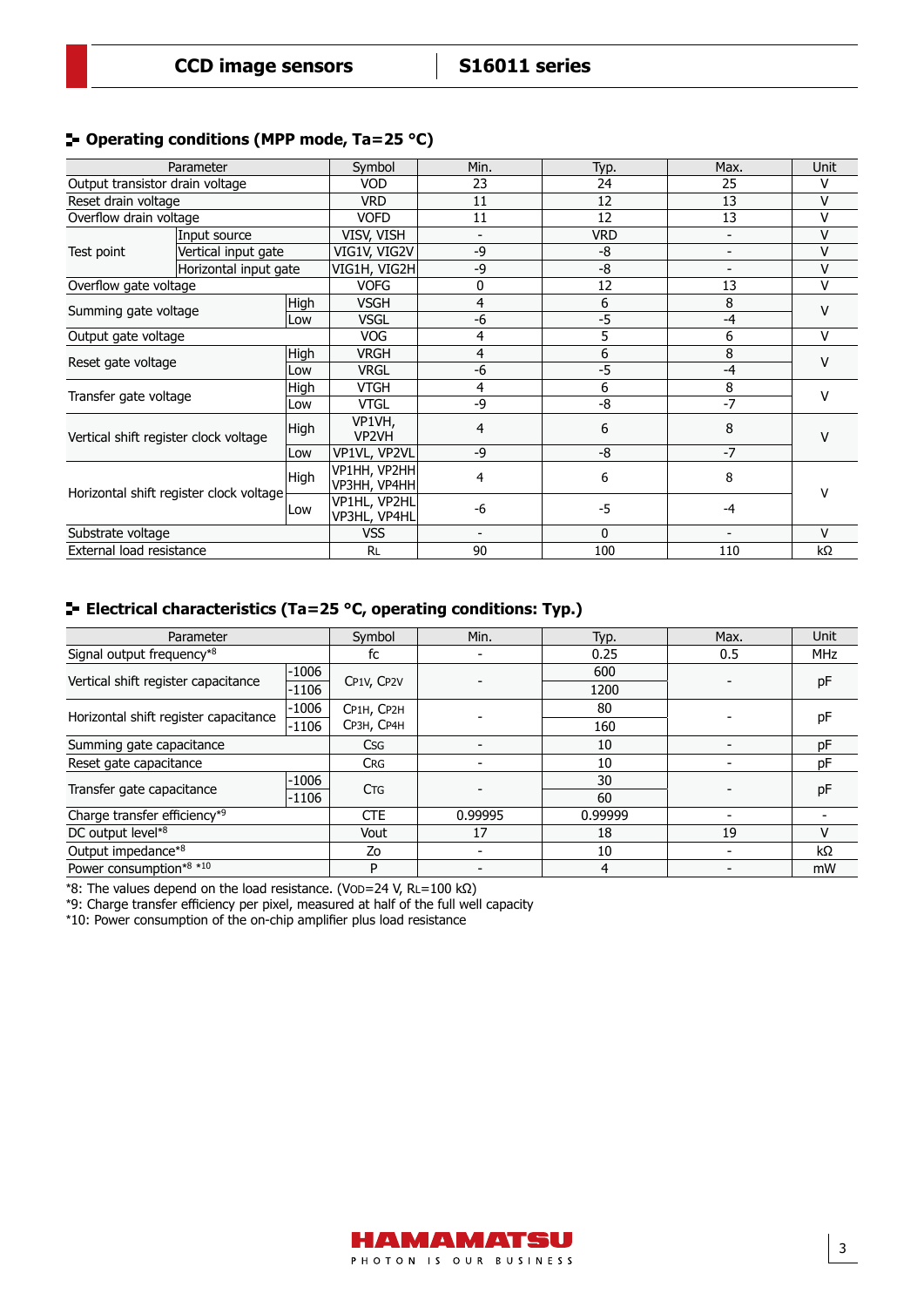#### **Electrical and optical characteristics (Ta=25 °C, operating conditions: Typ., unless otherwise noted)**

|                                           | Parameter                |             | Min.  | Typ.           | Max. | Unit                    |
|-------------------------------------------|--------------------------|-------------|-------|----------------|------|-------------------------|
| Saturation output voltage                 |                          | Vsat        |       | $Fw \times CE$ |      |                         |
| Full well capacity                        | Vertical                 | Fw          | 50    | 60             |      | ke <sup>-</sup>         |
|                                           | Horizontal               |             | 250   | 300            |      |                         |
|                                           | Conversion efficiency*11 |             | 5.5   | 6.5            | 7.5  | $\mu$ V/e               |
| Dark current*12                           |                          |             |       | 50             | 500  | e <sup>-</sup> /pixel/s |
| Readout noise*13                          |                          | Nread       |       |                | 15   | e rms                   |
| Dynamic range* <sup>14</sup> Line binning |                          | Drange      | 41700 | 50000          |      |                         |
|                                           | Spectral response range  |             |       | 200 to 1100    |      | nm                      |
| Photoresponse nonuniformity*15            |                          | <b>PRNU</b> |       | ±3             | ±10  | $\%$                    |

\*11: The values depend on the load resistance (VOD=24 V, RL=100 kΩ).

\*12: Dark current is reduced to half for every 5 to 7 °C decrease in temperature.

\*13: Chip temperature: -40 °C, fc=20 kHz

\*14: Dynamic range = Full well capacity / Readout noise

\*15: Measured at one-half of the saturation output (full well capacity) using LED light (peak emission wavelength: 450 nm)

Photoresponse nonuniformity =  $\frac{\text{Fixed pattern noise (peak to peak)}}{\text{Signal}} \times 100 \text{ [%]}$ 





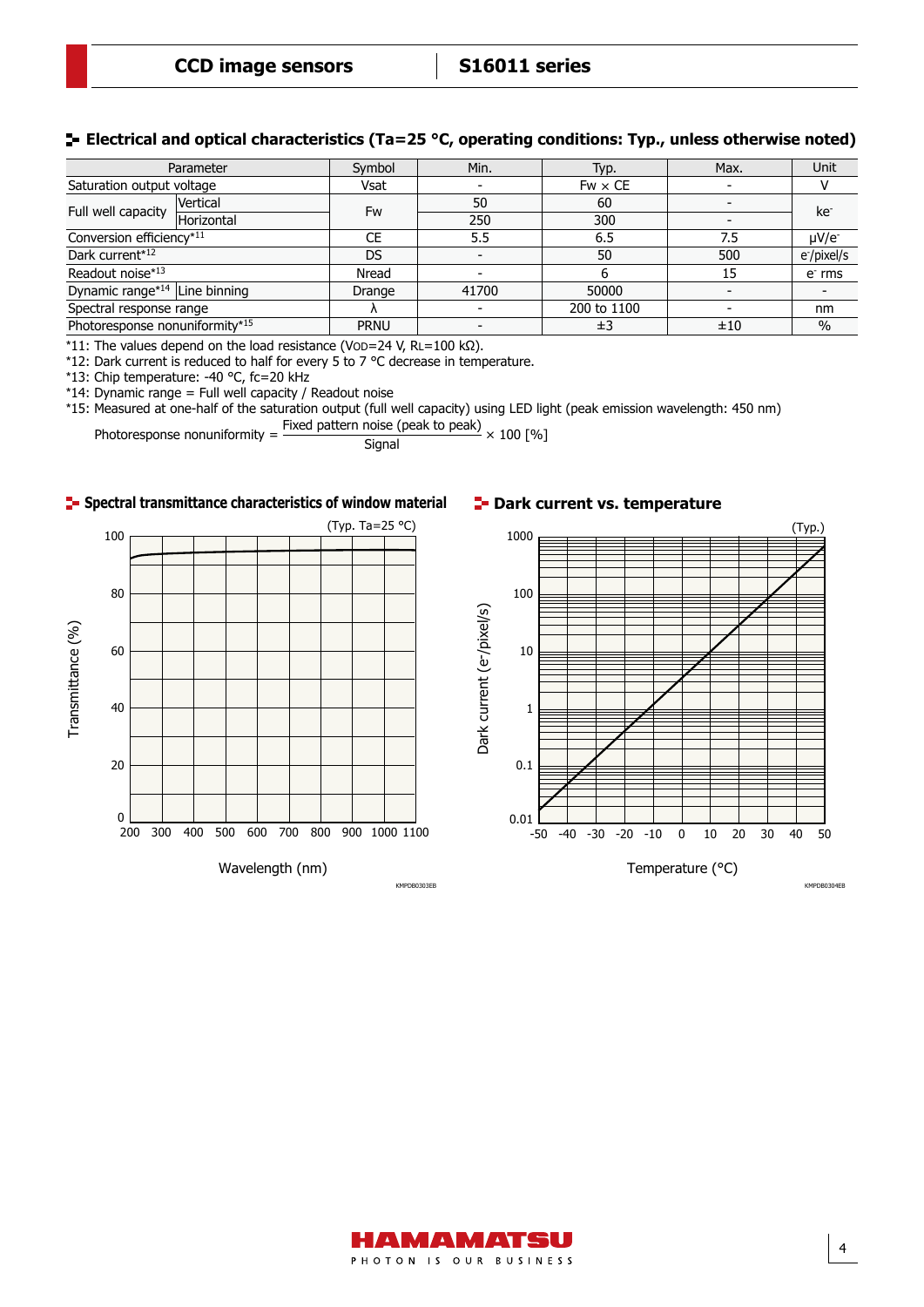KMPDC0596EB



#### **P**- Device structure (schematic of CCD chip as viewed from top of dimensional outline)

Note: When viewed from the direction of the incident light, the horizontal shift register is covered with a thick silicon layer (dead layer). However, long-wavelength light passes through the silicon dead layer and may possibly be detected by the horizontal shift register. To prevent this, provide light shield on that area as needed.

> HAMAMATSU PHOTON IS OUR BUSINESS

5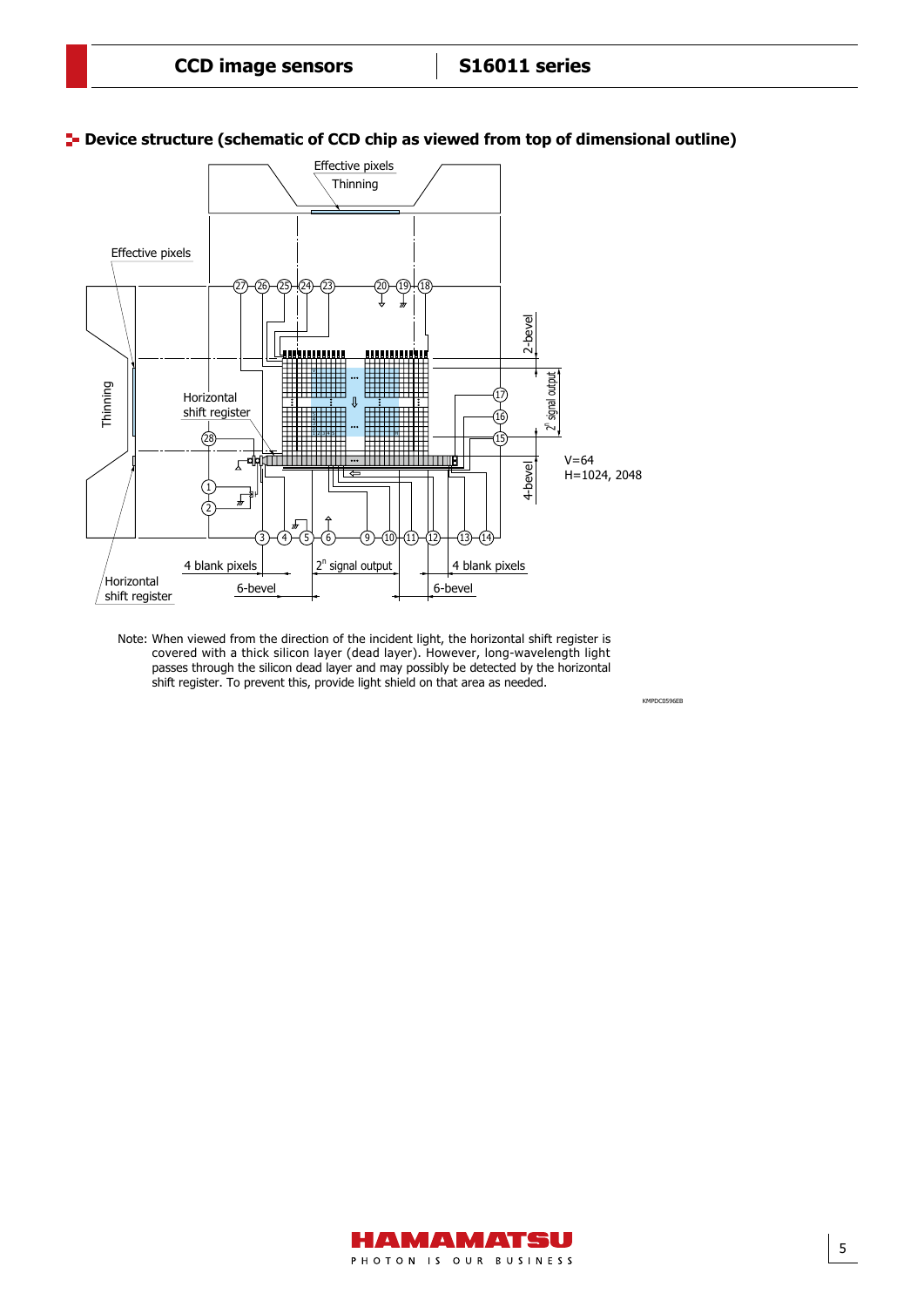#### **Timing chart (line binning)**



KMPDC0847EA

| Parameter           |                            | Symbol                   | Min. | Typ.                     | Max.                     | Unit |
|---------------------|----------------------------|--------------------------|------|--------------------------|--------------------------|------|
|                     | Pulse width* <sup>16</sup> | Tpwv                     | 6    | 8                        |                          | μs   |
| <b>P1V, P2V, TG</b> | Rise and fall times $*16$  | Tprv, Tpfv               | 20   |                          |                          | ns   |
|                     | Pulse width*16             | Tpwh                     | 1000 | 2000                     |                          | ns   |
| P1H, P2H, P3H, P4H  | Rise and fall times*16     | Tprh, Tpfh               | 10   | $\blacksquare$           |                          | ns   |
|                     | Pulse overlap time         | Tovrh                    | 500  | 1000                     | $\blacksquare$           | ns   |
|                     | Duty ratio*16              | -                        | 40   | 50                       | 60                       | $\%$ |
|                     | Pulse width*16             | Tpws                     | 1000 | 2000                     |                          | ns   |
| SG                  | Rise and fall times $*16$  | Tprs, Tpfs               | 10   | $\overline{\phantom{a}}$ |                          | ns   |
|                     | Pulse overlap time         | Tovrh                    | 500  | 1000                     |                          | ns   |
|                     | Duty ratio*16              | $\overline{\phantom{a}}$ | 40   | 50                       | 60                       | $\%$ |
| RG                  | Pulse width                | Tpwr                     | 100  | 1000                     | $\overline{\phantom{a}}$ | ns   |
|                     | Rise and fall times        | Tprr, Tpfr               | 5    |                          |                          | ns   |
| TG-P1H              | Overlap time               | Tovr                     |      | 2                        |                          | μs   |

\*16: Symmetrical clock pulses should be overlapped at 50% of maximum pulse amplitude.

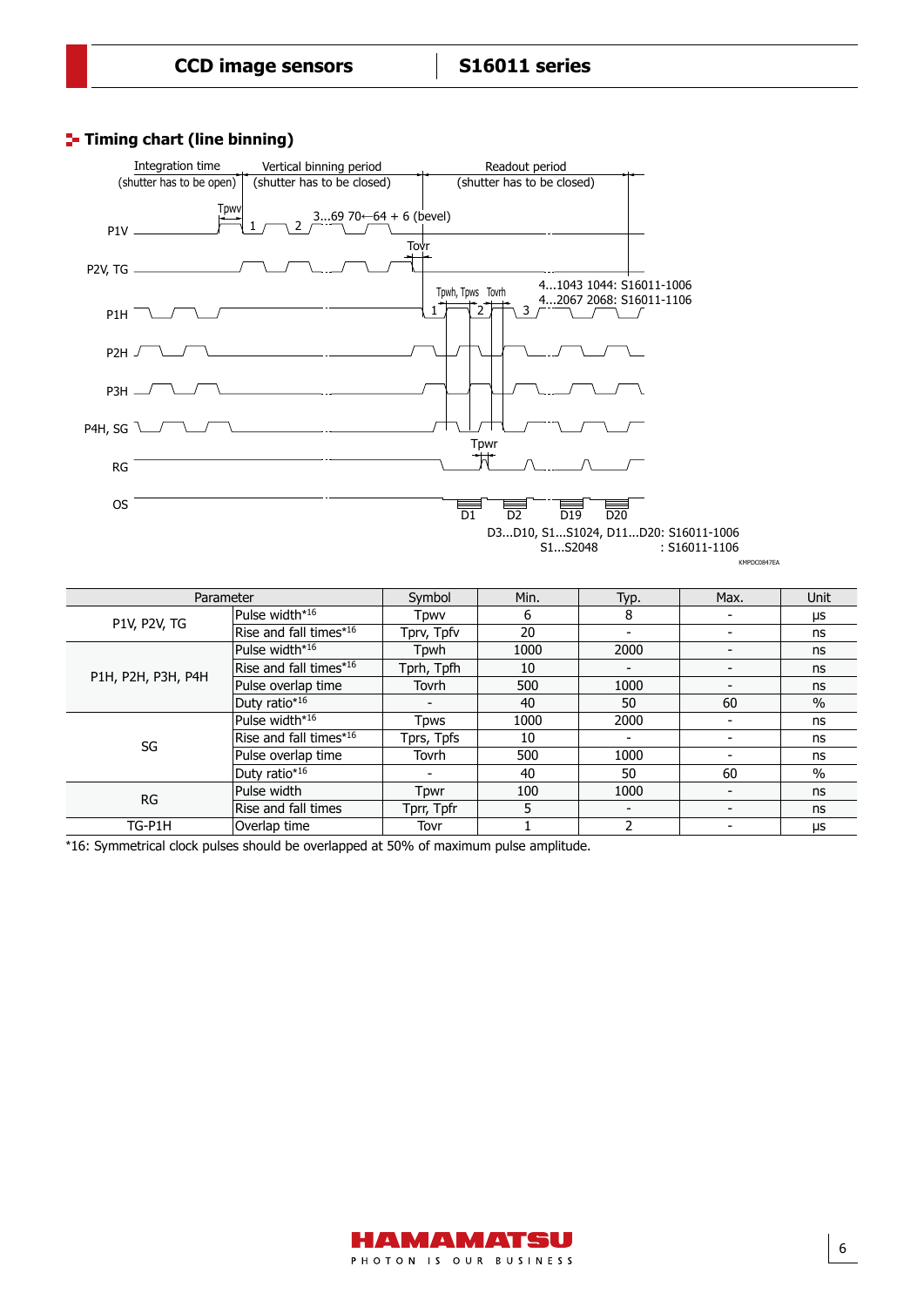

#### **Dimensional outline (unit: mm, tolerance unless otherwise noted: ±0.15)** Dimensional outline (unit: mm)

KMPDA0632EA

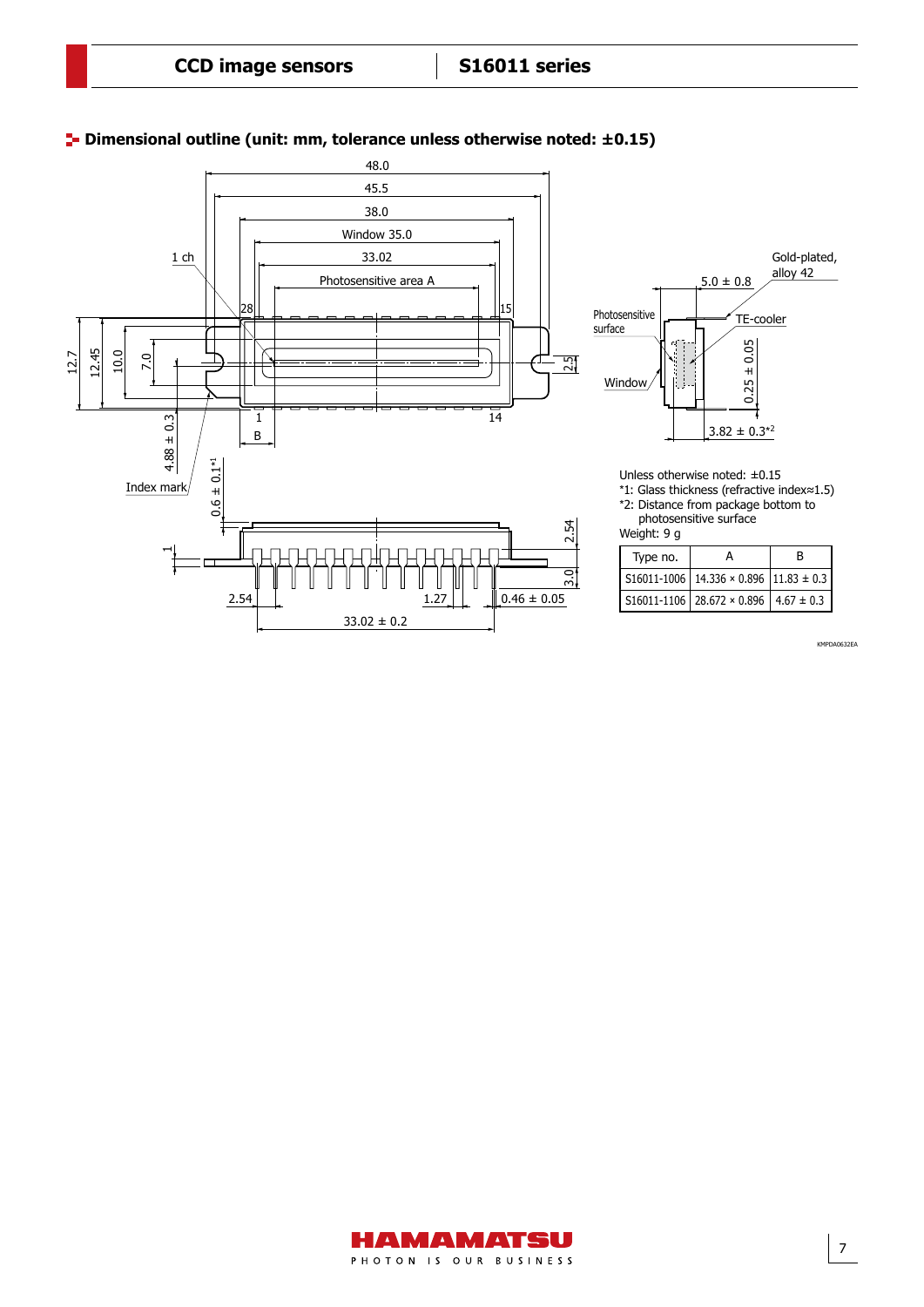#### **Pin connections**

| Pin no. | Symbol           | Function                             | Remark (standard operation) |
|---------|------------------|--------------------------------------|-----------------------------|
|         | <b>OS</b>        | Output transistor source             | $RL = 100 k\Omega$          |
| 2       | <b>OD</b>        | Output transistor drain              | $+24V$                      |
| 3       | OG               | Output gate                          | $+5V$                       |
| 4       | SG               | Summing gate                         | Same timing as P4H          |
| 5       | SS               | Substrate                            | <b>GND</b>                  |
| 6       | <b>RD</b>        | Reset drain                          | $+12V$                      |
| 7       | Th <sub>1</sub>  | Thermistor                           |                             |
| 8       | P-               | TE-cooler-                           |                             |
| 9       | P <sub>4</sub> H | CCD horizontal register clock-4      |                             |
| 10      | P <sub>3</sub> H | CCD horizontal register clock-3      |                             |
| 11      | P <sub>2</sub> H | CCD horizontal register clock-2      |                             |
| 12      | P <sub>1</sub> H | CCD horizontal register clock-1      |                             |
| 13      | IG2H             | Test point (horizontal input gate-2) | $-8V$                       |
| 14      | IG1H             | Test point (horizontal input gate-1) | $-8V$                       |
| 15      | <b>OFG</b>       | Overflow gate                        | $+12V$                      |
| 16      | <b>OFD</b>       | Overflow drain                       | $+12V$                      |
| 17      | <b>ISH</b>       | Test point (horizontal input source) | Connect to RD               |
| 18      | <b>ISV</b>       | Test point (vertical input source)   | Connect to RD               |
| 19      | SS               | Substrate                            | <b>GND</b>                  |
| 20      | <b>RD</b>        | Reset drain                          | $+12V$                      |
| 21      | $P+$             | TE-cooler+                           |                             |
| 22      | Th <sub>2</sub>  | Thermistor                           |                             |
| 23      | IG2V             | Test point (vertical input gate-2)   | -8 V                        |
| 24      | IG1V             | Test point (vertical input gate-1)   | $-8V$                       |
| 25      | P <sub>2V</sub>  | CCD vertical register clock-2        |                             |
| 26      | P <sub>1</sub> V | CCD vertical register clock-1        |                             |
| 27      | TG               | Transfer gate                        | Same timing as P2V          |
| 28      | <b>RG</b>        | Reset gate                           |                             |

## **<sup>1</sup>** OS output waveform example



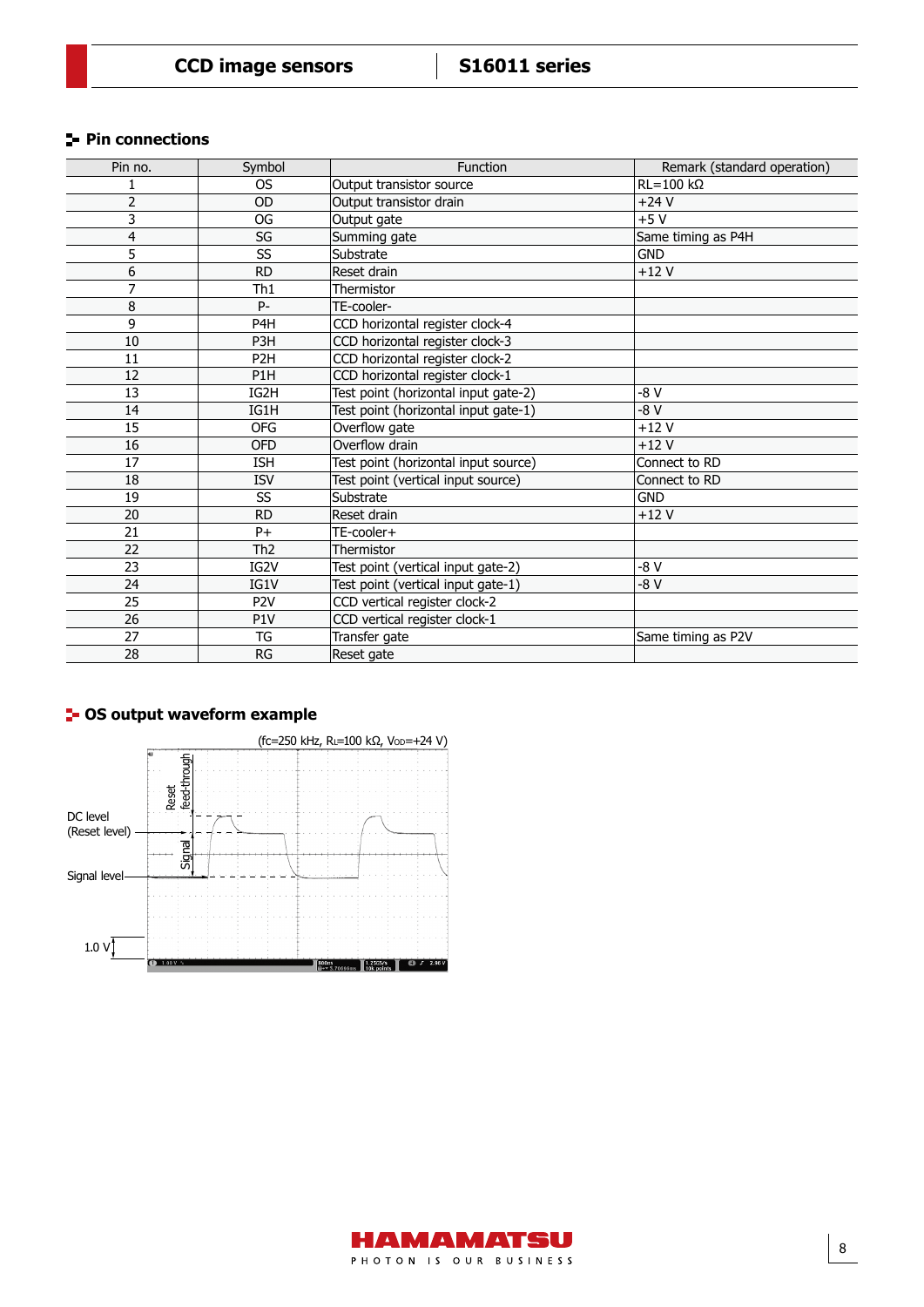Voltage/CCD temperature vs. current

#### **Specifications of built-in TE-cooler (Typ., vacuum condition)**

| Parameter                  | Svmbol | Condition          | Specification | Unit |
|----------------------------|--------|--------------------|---------------|------|
| Internal resistance        | Rint   | Ta=25 $^{\circ}$ C | ∸∙⊾           | -26  |
| Maximum heat absorption*17 | Omax   |                    | τ. υ          | W    |

\*17: This is a theoretical heat absorption level that offsets the temperature difference in the thermoelectric cooler when the maximum current is supplied to the unit.



#### **F** Specifications of built-in temperature sensor

A thermistor chip is built in the same package with a CCD chip, and the CCD chip temperature can be monitored with it. A relation between the thermistor resistance and absolute temperature is expressed by the following equation.

 $RT1 = RT2 \times exp BT1/T2 (1/T1 - 1/T2)$ RT1: Resistance at absolute temperature T1 [K]

 RT2: Resistance at absolute temperature T2 [K] BT1/T2: B constant [K]

The characteristics of the thermistor used are as follows. R298=10 kΩ B298/323=3900 K



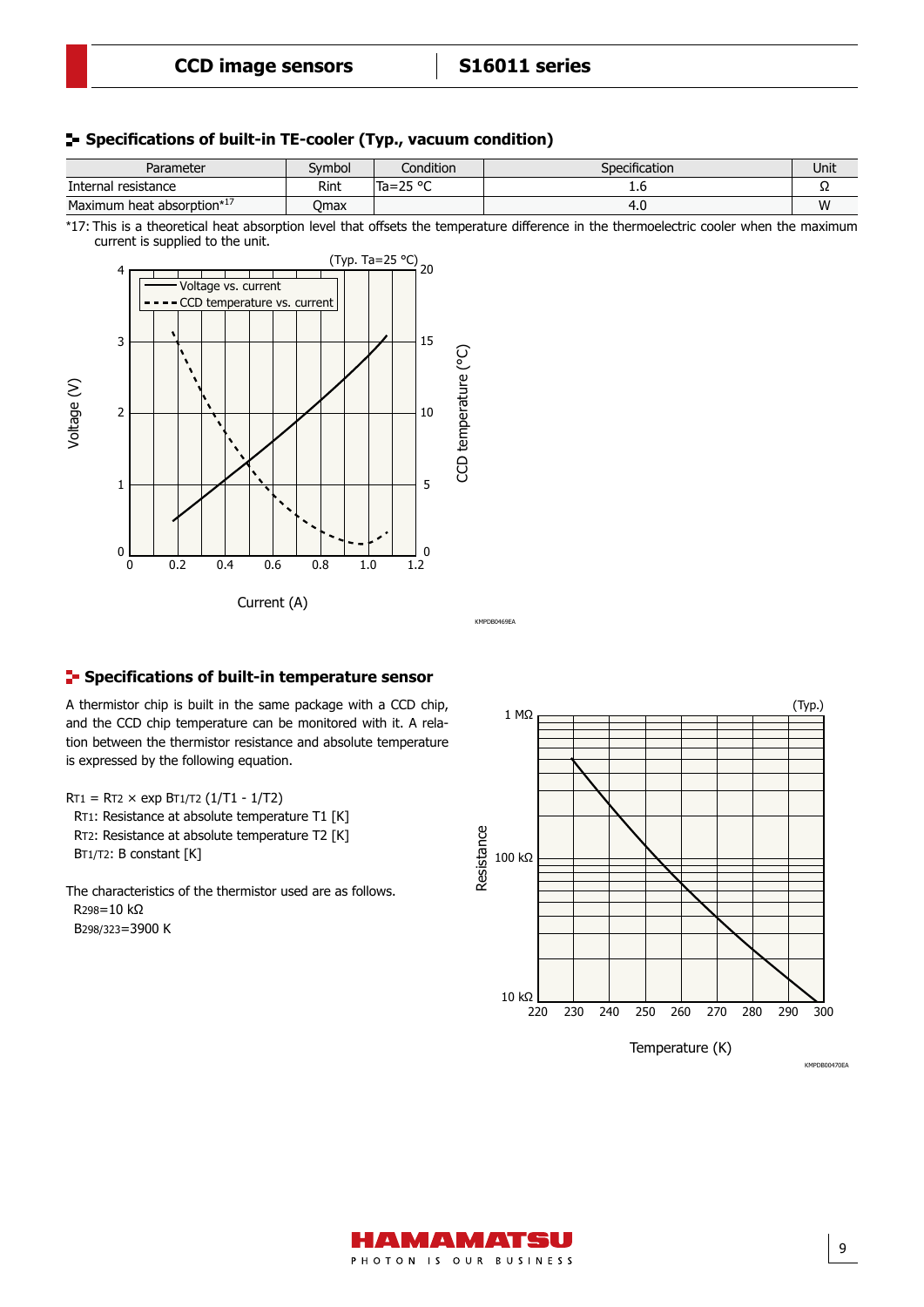#### **Recommended soldering conditions**

| Parameter          | Specification                           | Remark                                        |  |
|--------------------|-----------------------------------------|-----------------------------------------------|--|
| Solder temperature | 260 °C<br>(once, less than 5 s)<br>max. | mm away from lead roots<br>at<br>least<br>1.O |  |

#### **Precautions**

- · If the thermoelectric cooler does not radiate away sufficient heat, then the product temperature will rise and cause physical damage or deterioration to the product. Make sure there is sufficient heat dissipation during cooling. As a heat dissipation measure, we recommend applying a high heat-conductivity material (silicone grease, etc.) over the entire area between the product and the heatsink (metallic block, etc.), and screwing and securing the product to a heatsink.
- · Handle these sensors with bare hands or wearing cotton gloves. In addition, wear anti-static clothing or use a wrist band with an earth ring, in order to prevent electrostatic damage due to electrical charges from friction.
- · Avoid directly placing these sensors on a work-desk or work-bench that may carry an electrostatic charge.
- · Provide ground lines or ground connection with the work-floor, work-desk and work-bench to allow static electricity to discharge.
- · Ground the tools used to handle these sensors, such as tweezers and soldering irons.

It is not always necessary to provide all the electrostatic measures stated above. Implement these measures according to the amount of damage that occurs.

#### **F**- Related information

[www.hamamatsu.com/sp/ssd/doc\\_en.html](http://www.hamamatsu.com/sp/ssd/doc_en.html)

- **Precautions**
- ∙ Disclaimer
- ∙ Image sensors
- Technical information
- ∙ FFT-CCD area image sensor